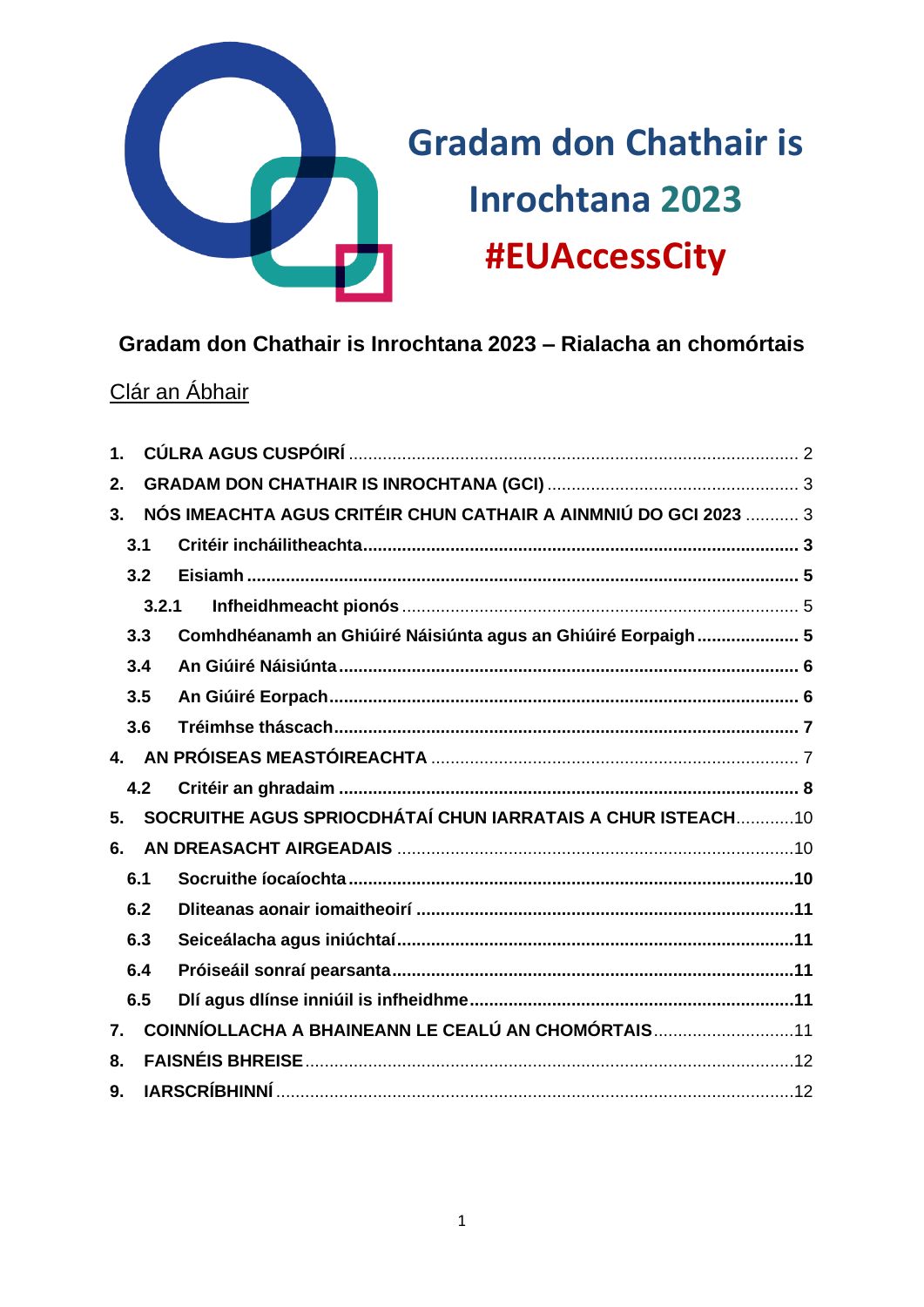# <span id="page-1-0"></span>**1. CÚLRA AGUS CUSPÓIRÍ**

Tá sé de cheart ag daoine faoi mhíchumas bheith rannpháirteach go hiomlán i ngach réimse den saol, mar atá ag gach duine eile. In ainneoin an dul chun cinn, áfach, bíonn deacrachtaí fós ag na milliúin daoine faoi mhíchumas maidir le modhanna iompair a úsáid, dul isteach i bhfoirgnimh nó faisnéis a fháil. Ní ábhar imní do dhaoine faoi mhíchumas é an fhadhb sin amháin ach is ábhar imní don tsochaí ina hiomláine í freisin. Tá sé mar aidhm leis an Straitéis maidir le Cearta Daoine faoi Mhíchumas 2021-2030 dul chun cinn a dhéanamh sa réimse seo, i gcomhréir le Coinbhinsiún na Náisiún Aontaithe ar Chearta Daoine faoi Mhíchumas (UNCRPD). Ó 2010 i leith, eagraíonn an Coimisiún Eorpach an Gradam don Chathair is Inrochtana. Leis an nGradam seo, tugtar aitheantas do thoilteanas, cumas agus iarrachtaí cathrach a bheith níos inrochtana, agus déantar ceiliúradh air sin, chun:

- rochtain chomhionann ar chearta bunúsacha a ráthú;
- caighdeán saoil an daonra a fheabhsú agus a chinntiú go bhfuil rochtain chomhionann ag gach duine – beag beann ar aois, soghluaisteacht nó cumas – ar na hacmhainní agus ar na pléisiúir ar fad atá i gcathracha.

Tá thart ar 87 milliún duine faoi mhíchumas de chineál éigin san Aontas Eorpach agus tá a dhaonra ag dul in aois freisin. Chomh maith leis sin, is sochaí uirbeach í an Eoraip anois go bunúsach, agus thart ar 70% den daonra ina gcónaí i mbailte agus i gcathracha. Mar shochaí, tá sé de dhualgas orainn a chinntiú gur féidir le daoine faoi mhíchumas a bheith rannpháirteach sa tsochaí mar a bhíonn gach duine eile. Trí obair mhaith a dhéanamh ar inrochtaineacht, feabhsóidh na cathracha sábháilteacht agus an cháilíocht saoil do gach uile dhuine ar deireadh. Bíonn cathair inrochtana nuair is féidir le daoine faoi mhíchumas an méid seo a leanas a dhéanamh, mar shampla:

- faisnéis a fháil;
- busanna, tramanna agus meitreo a úsáid;
- leas a bhaint as páirceanna agus as clóis súgartha;
- bheith ábalta dul isteach agus timpeall ar fhoirgnimh amhail an leabharlann, halla spóirt agus halla na cathrach.

Is deis í rannpháirtíocht sa Ghradam do chathracha chun aitheantas Eorpach a fháil agus is deis ar leith í chun athbhreithniú a dhéanamh ar a staid reatha. Tugtar an deis leis freisin eispéiris a roinnt le cathracha Eorpacha eile, rud a chuideoidh léi bheith ina cathair níos fearr fós le cónaí inti agus le cuairt a thabhairt uirthi. Faigheann an chathair a bhuafaidh agus na cathracha sa dara háit agus sa tríú háit duais airgeadais freisin. D'fhéadfadh sé go bhfaigheadh iarratasóirí gradam lua speisialta freisin má tá obair eisceachtúil déanta acu i réimse ar leith.

Is í an teachtaireacht uileghabhálach is mian le scéim an ghradaim a chur in iúl don leibhéal áitiúil go bhfuil an ceart ag Eorpaigh cónaí i gceantair uirbeacha inar cheart go mbeadh seirbhísí agus gníomhaíochtaí fóillíochta inrochtana do chách. Dá réir sin, ba cheart do chathracha a ndícheall a dhéanamh an cháilíocht saoil a fheabhsú dá saoránaigh trí inrochtaineacht a fheabhsú.

Tá tuilleadh faisnéise maidir leis an nGradam don Chathair is Inrochtana le fáil ar shuíomh gréasáin oifigiúil an Choimisiúin Eorpaigh:<https://ec.europa.eu/social/accesscityaward> .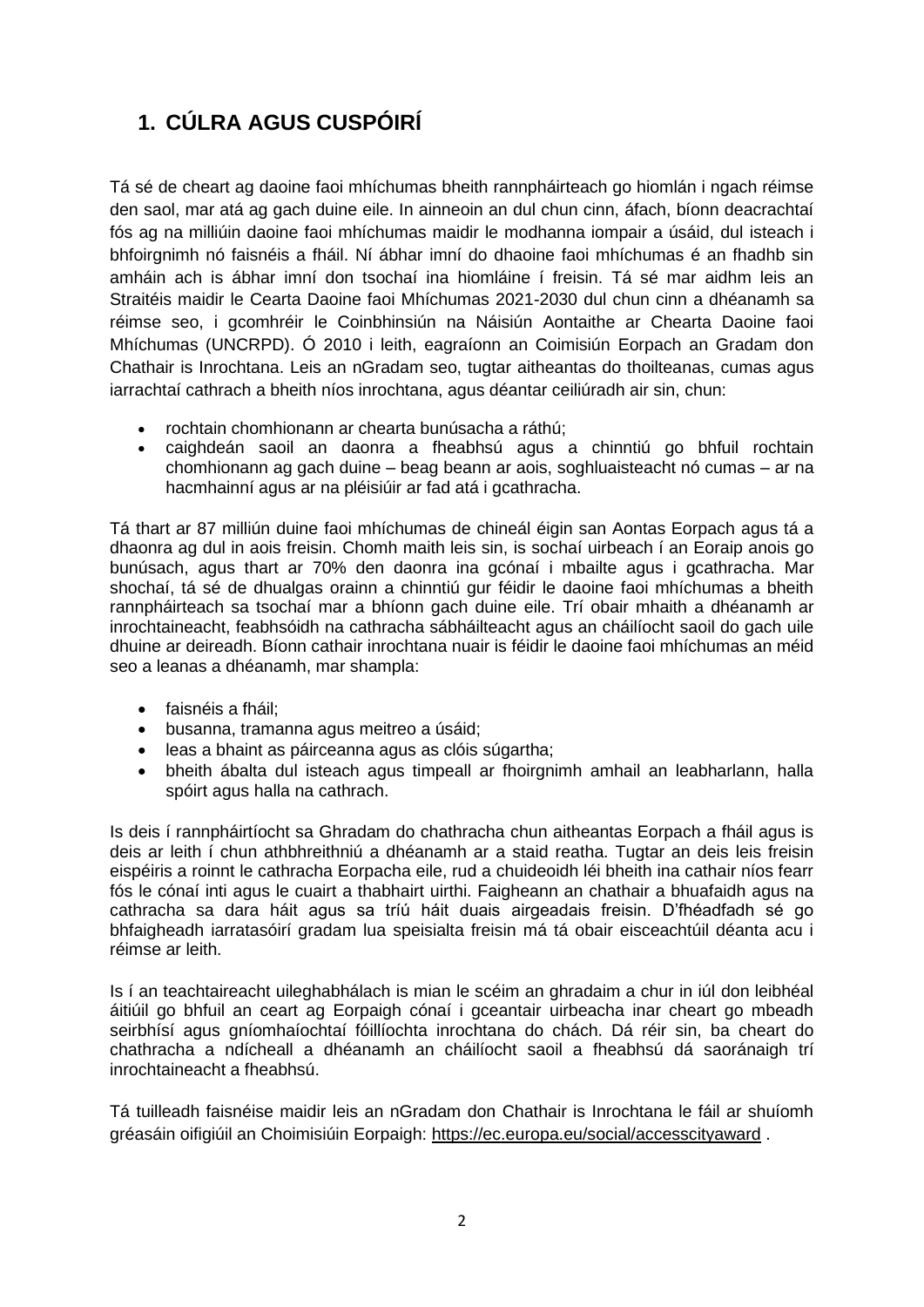# <span id="page-2-0"></span>**2. GRADAM DON CHATHAIR IS INROCHTANA (GCI)**

Tá sé beartaithe ag an gCoimisiún Eorpach buaiteoir theideal GCI 2023 a roghnú i ndiaidh comórtas a reáchtáil ar fud na hEorpa.

Tá cead ag cathracha ina bhfuil breis is 50,000 cónaitheoir i gceann de Bhallstáit an AE iarratas a dhéanamh ar an ngradam. I mBallstáit ina bhfuil níos lú ná dhá chathair den sórt sin, is féidir le ceantair uirbeacha ina bhfuil dhá bhaile nó níos mó a bheith rannpháirteach freisin má tá daonra an dá bhaile i dteannta a chéile os cionn 50,000 cónaitheoir.

Is é a bhíonn mar thoradh ar phróiseas roghnúcháin an Ghradaim don Chathair is Inrochtana teideal an Ghradaim don Chathair is Inrochtana 2023 a bhronnadh ar an gcathair bhuaiteach agus duais a bhronnadh ar na buaiteoirí sa dara háit agus sa tríú háit.

Tá dreasacht airgeadais €350,000 á bronnadh ag an gCoimisiún Eorpach ó cheiliúradh 10 mbliana an Ghradaim (EUR 2020) ar aghaidh. Roinnfear an tsuim sin ar na trí chathair bhuaiteacha (1ú duais: €150 000, 2ú duais: €120 000, 3ú duais: €80 000).

**Chuige sin, is féidir glacadh leis an nglao ar iontrálacha a sheoladh isteach don Gradam don Chathair is Inrochtana 2023 mar rialacha an chomórtais chun an dreasacht airgeadais a bhronnadh<sup>1</sup> .**

Tá teideal bhuaiteoir an Ghradaim don Chathair is Inrochtana don bhliain 2023 ('bliain an teidil') agus an dreasacht airgeadais le bronnadh sa bhliain 2022 ('bliain an ghradaim') de réir an nós imeachta agus bunaithe ar na critéir atá leagtha síos i rannóg 3. Íoctar an dreasacht airgeadais i dtráthchuid amháin agus tá sí faoi choinníoll agus arna rialú ag na ceanglais atá leagtha síos i rannóg 6 den doiciméad seo.

Tá rialacha reatha an chomórtais arna mbunú agus arna bhfoilsiú ag an gCoimisiún Eorpach, a sheolfaidh agus a bhainisteoidh an comórtas le tacaíocht ó Rúnaíocht sheachtrach GCI. Is é Ard-Stiúrthóireacht um Fhostaíocht, Gnóthaí Sóisialta agus Cuimsiú an Choimisiúin Eorpaigh a bheidh freagrach as an dreasacht airgeadais a bhainistiú.

# <span id="page-2-1"></span>**3. NÓS IMEACHTA AGUS CRITÉIR CHUN CATHAIR A AINMNIÚ DO GCI 2023**

Bronnfar teideal bhuaiteoir an Ghradaim don Chathair is Inrochtana 2023 i ndiaidh comórtais idir na cathracha is iarrthóirí. Mínítear na critéir incháilitheachta chun cur isteach ar an gcomórtas thíos.

## <span id="page-2-2"></span>**3.1 Critéir incháilitheachta**

Leis an gGradam don Chathair is Inrochtana 2023 bronnfar duais ar **thrí** chathair. Is é an buaiteoir sa chéad an t-aon chathair a buafaidh teideal an Ghradaim don Chathair is Inrochtana 2023. Bronnfar duais ar na buaiteoirí sa dara háit agus sa tríú háit freisin. Tá an

<sup>1</sup> Leanfaidh an dreasacht airgeadais atá beartaithe na rialacha maidir le duaiseanna mar atá leagtha amach sa Rialachán Airgeadais is infheidhme i ndáil le buiséad ginearálta an Aontais (Teideal IX, Airteagal 206 agus Airteagal 207).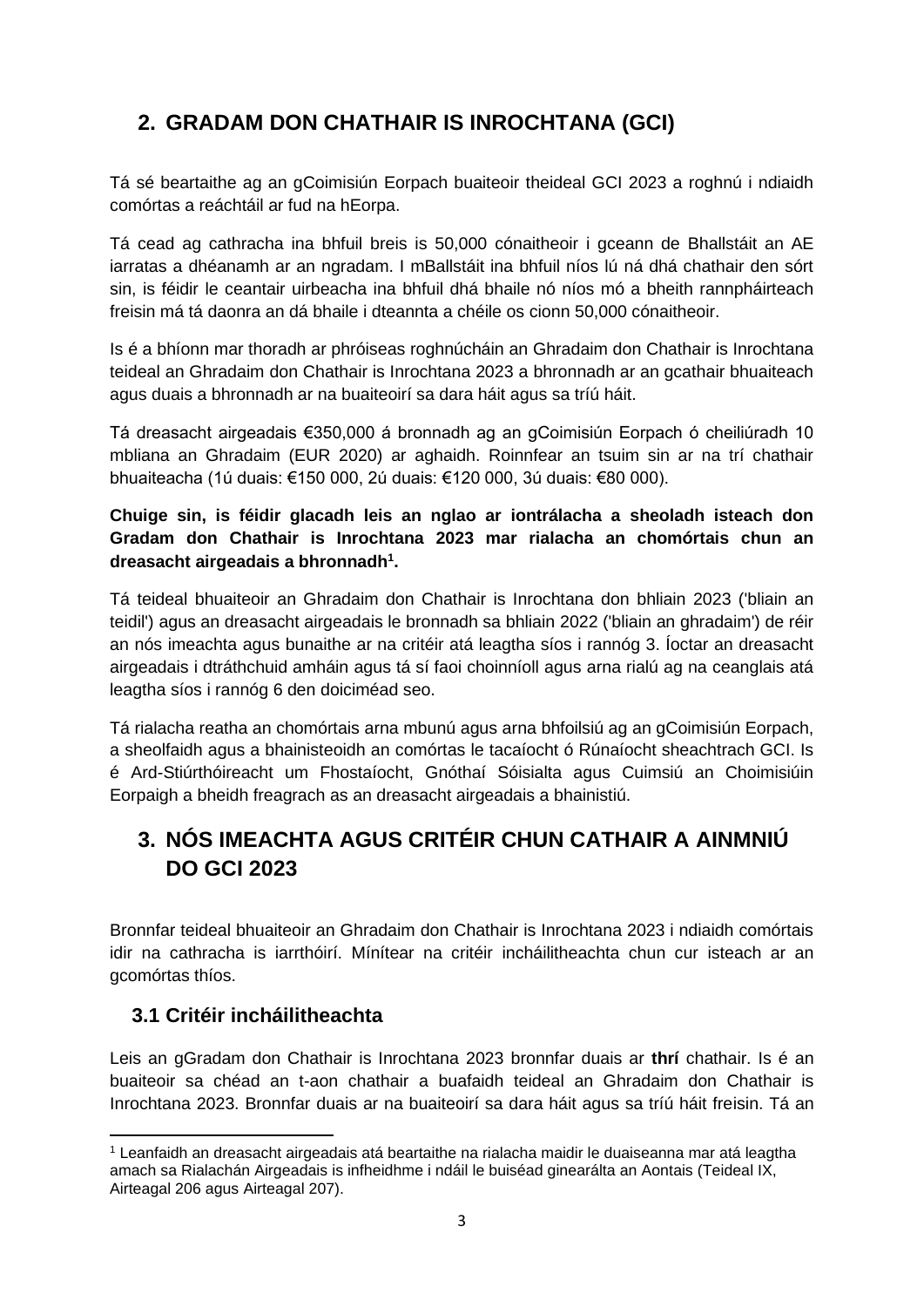glao ar iontrálacha don chomórtas don Ghradam don Chathair is Inrochtana 2023 oscailte do na hiarratasóirí seo a leanas:

- Ní mór ná gur údarás rialtais de chathair ina bhfuil breis is 50,000 cónaitheoir i gceann de Bhallstáit AE é an comhlacht atá ag cur iarratais isteach. Glactar leis gurb ionann 'cathair' agus ceantar uirbeach, seachas ceantair chathrach, criosanna uirbeacha níos mó agus ceirtleáin uirbeacha, agus gurb ionann 'cathair' agus aonad riaracháin atá á rialú ag comhairle cathrach nó comhlacht rialtais de chineál eile atá tofa go daonlathach.
- I mBallstáit den AE ina bhfuil níos lú ná dhá chathair/eintiteas riaracháin den sórt sin, is féidir le ceantair uirbeacha ina bhfuil dhá bhaile/eintiteas riaracháin nó níos mó a bheith rannpháirteach freisin má tá daonra an dá bhaile/eintiteas sin i dteannta a chéile os cionn 50,000 cónaitheoir.
- Ní féidir le **buaiteoirí a tháinig sa chéad áit roimhe seo iarratas a dhéanamh** ar feadh tréimhse cúig bliana i ndiaidh dóibh teideal an Ghradaim don Chathair is Inrochtana a bhaint amach i mbliain ar leith<sup>2</sup>.
- Ba cheart gurb é an sínitheoir an Méara nó an t‑ionadaí cathrach is airde céim atá údaraithe, de réir an dlí náisiúnta, chun ionadaíocht dhlíthiúil a dhéanamh don chathair.

Comhlánóidh gach iarrthóir gach rannóg den fhoirm iarratais choitinn don Ghradam don Chathair is Inrochtana, 2023, (féach **Iarscríbhinn I**). Iarrtar ar chathracha is iarrthóirí na ceanglais fhoirmiúla seo a leanas a chomhlíonadh nuair atá a n-iarratais á ndréachtú acu. Ní dhéanfar tuilleadh scrúdaithe ar iarratais nach gcloíonn leis na ceanglais seo ag an gcéim réamhroghnaithe:

- **Moltar d'iarratasóirí a dtogra tionscadail a chur isteach i mBéarla**, chun cabhrú le déileáil leis na tograí agus dlús a chur faoin bpróiseas meastóireachta. Ba cheart a thabhairt faoi deara, áfach, go nglactar le tograí a chuirtear isteach in aon cheann de theangacha oifigiúla an AE.
- Ní mór iarratais a dhéanamh tríd an bhfoirm iarratais ar líne a chomhlánú agus a chur isteach faoin **spriocdháta, 8 Meán Fómhair 2022**, 23:59 ALE.
- Freagróidh cathracha is iarrthóirí gach ceist, comhlánóidh siad gach rannóg den fhoirm iarratais, agus cloífidh siad leis na teorainneacha focal atá luaite le gach rannóg den fhoirm iarratais. Ní chuirfear aon fhocal sa bhreis ar na teorainneacha sonraithe san áireamh agus d'fhéadfaí freagraí iarratais a fhágáil neamhiomlán dá bharr.
- D'fhéadfadh an Rúnaíocht teagmháil a dhéanamh le cathracha/eintitis sa chás go mbíonn earráidí cléireachais ann agus/nó go mbíonn doiciméid ar iarraidh.

Comhlánóidh gach iarrthóir gach rannóg den **uirlis ar líne<sup>3</sup>** . Le cois na faisnéise atá curtha ar fáil san fhoirm iarratais, ní mór d'iarrthóirí Dearbhú an Mhéara, an Dearbhú ar Bhriathar, an Fhoirm Eintitis Dhlítheanaigh (FED) agus an Fhoirm Aitheantais Airgeadais (FAA), a uaslódáil (féach na hiarscríbhinní i rannóg 9). Chomh maith leis sin, tugtar cuireadh

<sup>2</sup> Tháinig an fhoráil sin i bhfeidhm i Samhain 2019 ar ócáid ACA 2020, agus ní bhíonn feidhm aici ach amháin i gcás na gcathracha a bhaineann amach an chéad áit i gcomórtas GCI.

<sup>3</sup> Beidh an uirlis ar líne inrochtana ó shuíomh gréasáin an Ghradaim don Chathair is Inrochtana : www.ec.europa.eu/social/accesscityaward2023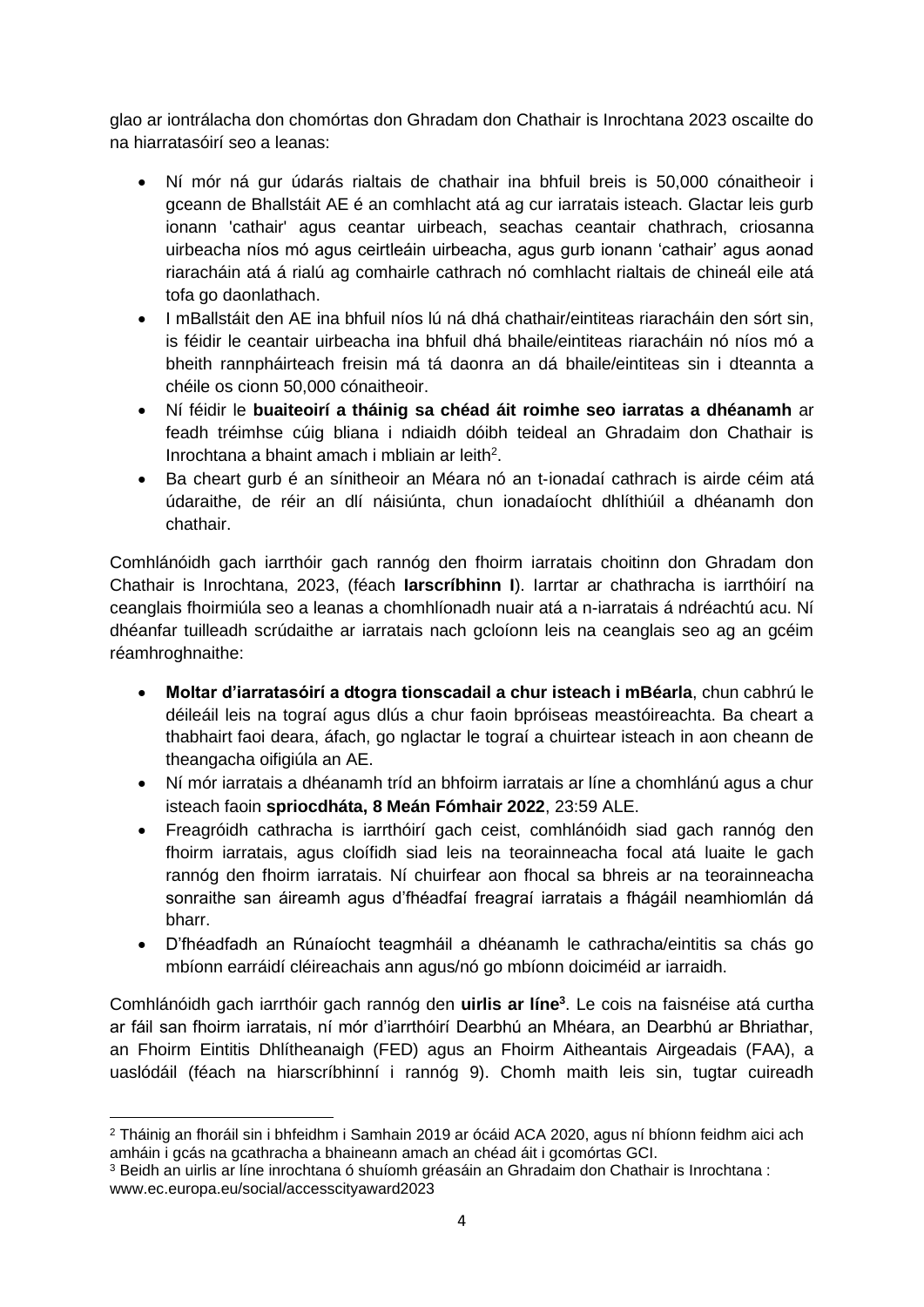d'iarrthóirí cur i láthair deich sleamhnán PowerPoint a uaslódáil – nó nasc chuige a sholáthar – chun léargas a thabhairt ar an iarratas agus aird a tharraingt ar na pointí láidre ann.

Is féidir suas le cúig chomhad<sup>4</sup> (is é 10 MB an t-uasmhéid do chomhad amháin) nó nasc a uaslódáil. Is féidir na comhaid uaslódáilte sin a bheith scríofa i dteanga náisiúnta ballstáit de AE, atá ag glacadh páirt sa chomórtas.

Ní mór gach doiciméad uaslódáilte a ainmniú go cuí. Ba cheart go sonrófaí go soiléir in ainm an chomhaid an méid atá sa chomhad.

Ba cheart an Nóta Treorach GCI d'iarratasóirí (**Iarscríbhinn II**) a léamh leis an bhfoirm Iarratais don Ghradam don Chathair is Inrochtana, 2023.

## <span id="page-4-0"></span>**3.2 Eisiamh**

Féadfaidh an Coimisiún, ina ról mar údarás conarthach, rannpháirtithe atá i gceann de na staideanna dá dtagraítear in Airteagal 136 agus Airteagal 141 den Rialachán Airgeadais a eisiamh. Féach Iarscríbhinn IV (Dearbhú ar Bhriathar).

### <span id="page-4-1"></span>**3.2.1 Infheidhmeacht pionós**

Féadfar smachtbhannaí riaracháin a fhorchur ar iarratasóirí, atá ciontach as mífhaisnéis, má chruthaítear go bhfuil aon cheann de na dearbhuithe nó an fhaisnéis a cuireadh ar fáil mar choinníoll rannpháirtíochta sa nós imeachta seo bréagach, i gcomhréir leis na coinníollacha atá leagtha síos in Airteagal 138 den Rialachán Airgeadais is infheidhme i ndáil le buiséad ginearálta an Aontais Eorpaigh agus i gcomhréir le luach na dreasachta airgeadais.

## <span id="page-4-2"></span>**3.3 Comhdhéanamh an Ghiúiré Náisiúnta agus an Ghiúiré Eorpaigh**

Bunófar Giúiré Náisiúnta sna ballstáit ina ndéanann cathracha iarratas. Áirítear sna Giúiréithe Náisiúnta íosmhéid de thriúr agus uasmhéid de chúigear ball ag a bhfuil réimsí difriúla saineolais. I bprionsabal, is é seo a leanas struchtúr chomhdhéanamh an Ghiúiré Náisiúnta:

- Ionadaí amháin ón gComhairle Náisiúnta Míchumais,
- Ionadaí amháin ó údarás náisiúnta atá freagrach as beartas míchumais,
- Saineolaí inrochtaineachta amháin,
- Cathaoirleach amháin (murar ball é de cheann den trí chatagóir thuasluaite),
- Saineolaí amháin ar aosú an daonra.

Tá stádas comhionann ag baill de ghiúiréithe agus déantar cinntí trí chomhaontú. Is é an ról atá ag an gcathaoirleach obair an Ghiúiré Náisiúnta a chomhordú.

Tá sé de dhualgas ar bhaill den Ghiúiré na hiarratais atá curtha isteach ag na cathracha a mheas (féach rannóg 4.2 thíos). Áireofar sa mheasúnú meastóireachtaí cáilíochtúla, agus athbhreithniú piaraí ar gach iarratas. Bunóidh na Giúiréithe Náisiúnta gearrliosta de thrí chathair ar a mhéad do gach Ballstát bunaithe ar an rátáil, de réir na gcritéar, mar atá leagtha amach i rannóg 4.1

<sup>4</sup> Glactar leis na formáidí comhaid seo a leanas: doc, docx, rtf, pps, ppsx, ppt, pptx, xls, xlsx, pdf, zip, gif, jpeg, jpg, png.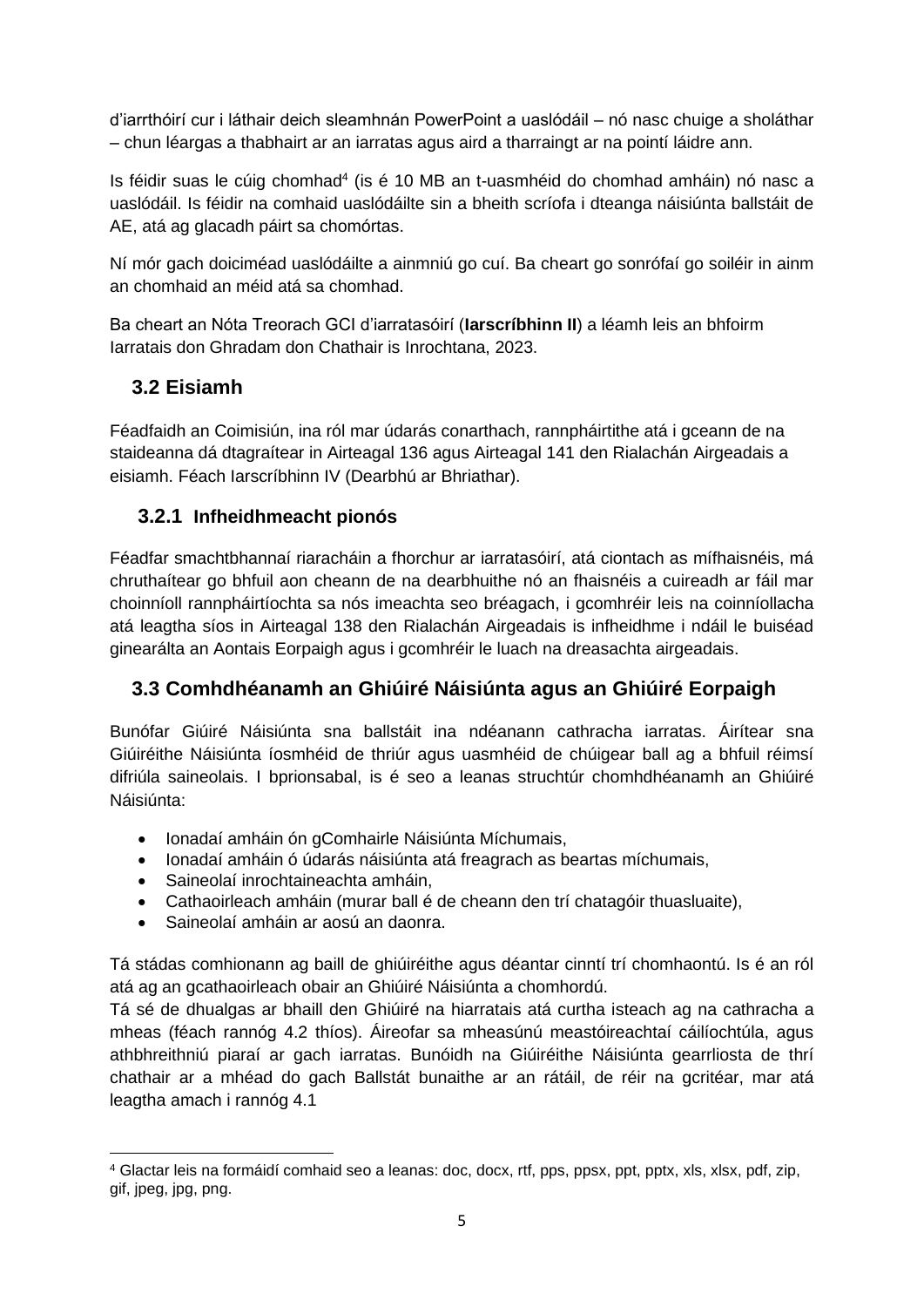Déanfaidh an Giúiré Eorpach measúnú ar na hiarrthóirí náisiúnta a théann ar aghaidh go dtí an dara céim den chomórtas. Beidh triúr, ar a laghad, ar an nGiúiré Eorpach. Beidh ionadaíocht á déanamh acu ar an gCoimisiún Eorpach agus ar phéire ar a laghad de na heagraíochtaí agus/nó de na réimsí saineolais seo a leanas:

- An Fóram Eorpach maidir le Míchumas,
- Ardán AGE na hEorpa,
- Saineolaí ar an timpeallacht thógtha agus ar spásanna poiblí,
- Saineolaí ar iompar agus ar bhonneagar gaolmhar,
- Saineolaí ar TFC,
- Saineolaí ar shaoráidí agus ar sheirbhísí poiblí.

Déanfaidh an Giúiré Eorpach (féach rannóg 4.3), tuilleadh measúnaithe ar na cathracha gearrliostaithe trí na critéir agus na huasrátaí céanna a d'úsáid na Giúiréithe Náisiúnta a chur i bhfeidhm agus ar a bhfuil cur síos i rannóg 4.1. agus rannóg 4.2. thíos.

### <span id="page-5-0"></span>**3.4 An Giúiré Náisiúnta**

Is é Ard-Stiúrthóireacht um Fhostaíocht, Gnóthaí Sóisialta agus Cuimsiú an Choimisiúin Eorpaigh i gcomhpháirt leis an bhFóram Eorpach maidir le Míchumas a chuireann na Giúiréithe ar bun. Déanann baill an Ghiúiré Náisiúnta a gcúraimí ar bhonn *pro bono* agus tacaíonn Rúnaíocht an Ghradaim don Chathair is Inrochtana leo. Is é an aidhm atá ag an nGiúiré Náisiúnta suas le trí chathair a roghnú (ar a dtugtar iarrthóirí náisiúnta), as measc na n-iarratasóirí náisiúnta, de réir na gcritéar meastóireachta a ndéantar cur síos orthu i rannóg 4.1. Chomh maith leis sin, caithfear na cathracha gearrliostaithe a chur in iúl do Rúnaíocht an Ghradaim. Tá cúraimí an Ghiúiré Náisiúnta leagtha amach i rannóg 4.1. Is daoine iad baill an Ghiúiré Náisiúnta a cheaptar i gcáil phearsanta agus feidhmíonn siad go neamhspleách agus ar son leas an phobail. Ní mór do dhaoine a cheaptar mar bhaill den Ghiúiré Náisiúnta i gcáil phearsanta aon imthosca a nochtadh a d'fhéadfadh a bheith mar bhonn le coinbhleacht leasa trí 'dhearbhú maidir le neamhláithreacht coinbhleachtaí leasa' a chur isteach tríd an ardán ar líne atá bunaithe do phróiseas roghnúcháin GCI. Cuirfidh gach ball den Ghiúiré Náisiúnta a c(h)úram i gcrích ó chian, tríd an ardán ar líne; teachtaireachtaí ríomhphoist a mhalartú; agus/nó glaonna teileafóin.

## <span id="page-5-1"></span>**3.5 An Giúiré Eorpach**

Is é Ard-Stiúrthóireacht um Fhostaíocht, Gnóthaí Sóisialta agus Cuimsiú an Choimisiúin Eorpaigh a cheapfaidh baill an Ghiúiré Eorpaigh. Beidh comhdhéanamh an Ghiúiré Eorpaigh ag teacht lena bhfuil leagtha amach i rannóg 3.3. Tá cúraimí an Ghiúiré leagtha amach i rannóg 4.1. Is daoine iad baill an Ghiúiré Eorpaigh a cheaptar i gcáil phearsanta agus feidhmíonn siad go neamhspleách agus ar mhaithe leis an bpobal. Ní mór do dhaoine a cheaptar mar bhaill den Ghiúiré Eorpach i gcáil phearsanta aon imthosca a d'fhéadfadh a bheith mar bhonn le coinbhleacht leasa a nochtadh trí 'dhearbhú maidir le neamhláithreacht coinbhleachtaí leasa' a shíniú ag cruinniú an ghiúiré Eorpaigh. Caithfidh leibhéal líofachta sa Bhéarla a bheith ag baill an ghiúiré Eorpaigh chomh maith. Cuirfidh gach ball den Ghiúiré Eorpach a c(h)úram i gcrích ó chian, tríd an ardán ar líne; malartú ríomhphost agus/nó glaonna teileafóin.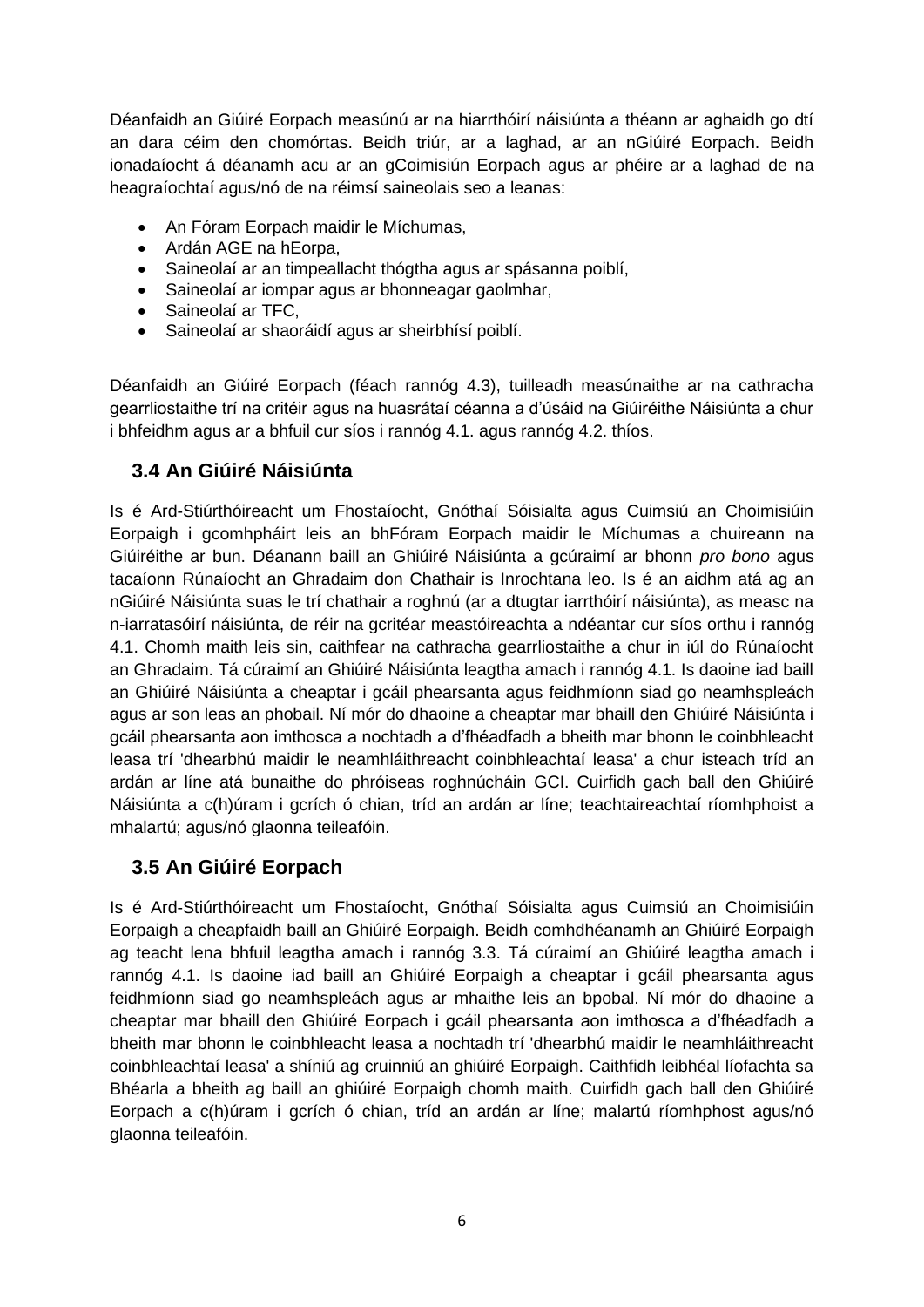## <span id="page-6-0"></span>**3.6 Tréimhse tháscach**

| Cúraimí                                  | Tréimhse tháscach                   |  |
|------------------------------------------|-------------------------------------|--|
| Oscailt na n-iarratas                    | Tús mhí Iúil 2022                   |  |
| Spriocdháta d'iarratais                  | 8 Meán Fómhair 2022 23:59 ASLE      |  |
| Meastóireacht ag na giúiréithe náisiúnta | Deireadh mhí Dheireadh Fómhair 2022 |  |
| Meastóireacht ag an nGiúiré Eorpach      | Deireadh mhí Dheireadh Fómhair 2022 |  |
| Faisnéis d'Iarratasóirí                  | Tús mhí na Samhna 2022              |  |
| Searmanas an Ghradaim don Chathair is    | 25 Samhain 2022                     |  |
| Inrochtana                               |                                     |  |

# <span id="page-6-1"></span>**4. AN PRÓISEAS MEASTÓIREACHTA**

## **4.1 . An próiseas Roghnúcháin agus Meastóireachta**

Déantar measúnú ar roghnú na gcathracha a bhfuil teideal an Ghradaim don Chathair is Inrochtana 2023 le bronnadh orthu bunaithe ar shraith choiteann de chritéir mheastóireachta chun comhsheasmhacht, trédhearcacht agus cothromas a chinntiú sa phróiseas.

Sonraítear na critéir a úsáidtear agus a n-ualach i rannóg 4.2. Ní féidir cead a thabhairt do chathracha is iarrthóirí ag an leibhéal náisiúnta nach bhfaigheann 60 pointe, ar a laghad, leanúint ar aghaidh go dtí leibhéal Eorpach an chomórtais.

Déantar an roghnúchán in dhá chéim: **réamhroghnúchán** ar an leibhéal náisiúnta agus **roghnúchán deiridh ar an leibhéal Eorpach.** Seiceálfaidh Rúnaíocht GCI na hiarratais faighte de réir na gceanglas foirmiúil agus dlíthiúil a leagtar amach i rannóg 3.1 agus rannóg 3.2. Ní dhéanfar tuilleadh scrúdaithe ar iarratais nach gcomhlíonann na ceanglais sin, agus cuirfear as an áireamh ón gcomórtas iad

### ➢ *Réamhroghnúchán*

Is iad na Giúiréithe Náisiúnta a chuirfidh an chéim réamhroghnúcháin i gcrích. Bunófar na Giúiréithe sin i ngach Ballstát inar chuir cathracha isteach ar an gcomórtas GCI. Ainmneoidh na Giúiréithe Náisiúnta gearrliosta ina mbeidh trí chathair ar a mhéad le haghaidh gach Ballstáit (arna sainiú mar iarrthóirí náisiúnta) agus cuirfear an liosta faoi bhráid bhaill an Ghiúiré Eorpaigh. Cuirfear cathracha nach gcuirfear ar an ngearrliosta ar an eolas maidir le toradh na meastóireachta ar a n-iarratas.

#### ➢ *Roghnúchán Deiridh*

As measc na n-iarrthóirí náisiúnta réamhroghnaithe, roghnaíonn an Giúiré Eorpach buaiteoir an Ghradaim don Chathair is Inrochtana agus na buaiteoirí sa dara háit agus sa tríú háit.

Ina theannta sin, féadfaidh an Giúiré Eorpach cinneadh a dhéanamh "Moladh Speisialta" a bhronnadh ar chathair nó ar chathracha ag brath ar an gcomhthéacs agus ar thionscadail/bheartais reatha nó buaicphointí sonracha na n-aighneachtaí (e.g. rochtain ar oidhreacht chultúrtha; rochtain ar obair; cathracha cliste etc.).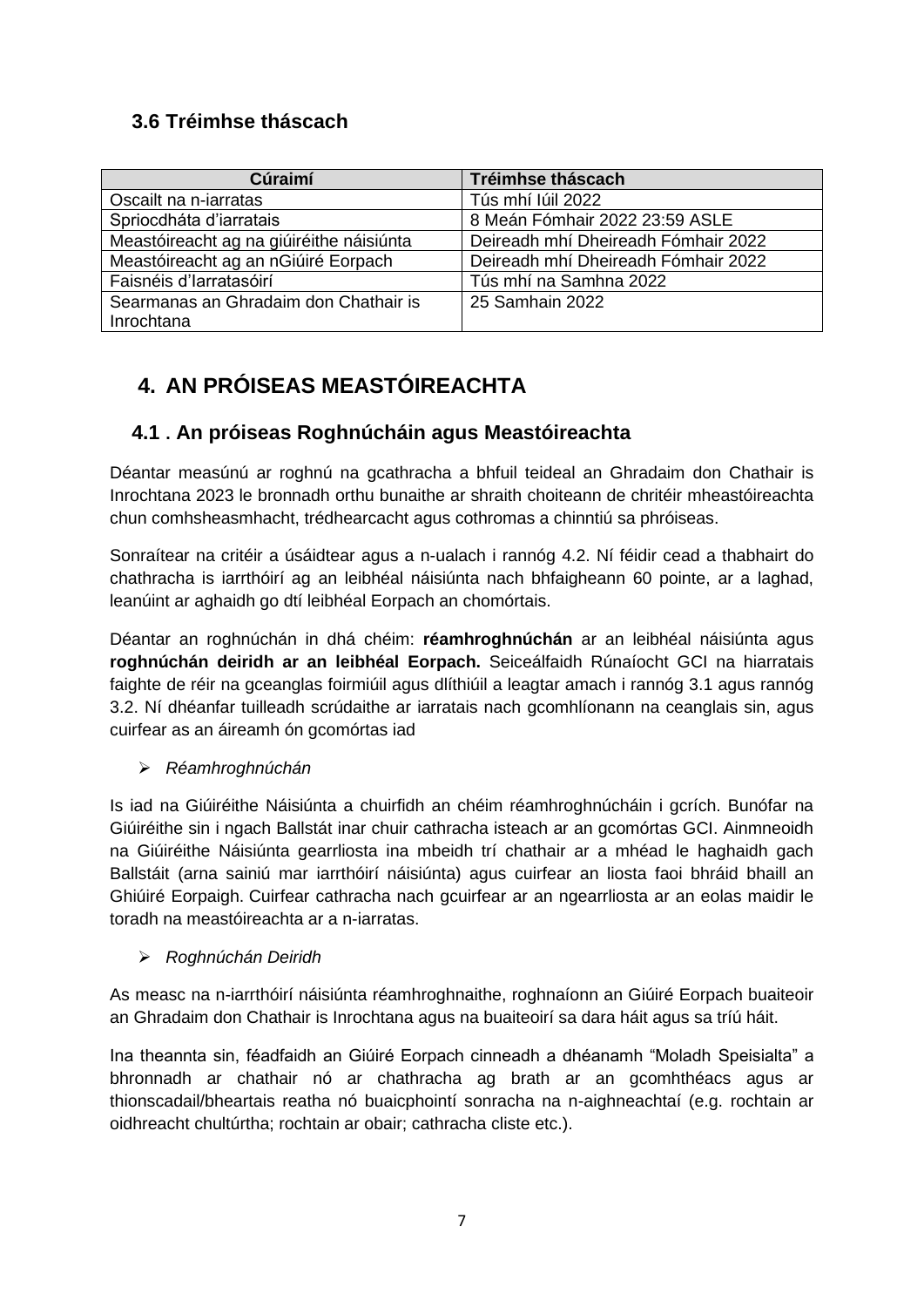Cuirtear measúnú na nGiúiréithe Náisiúnta ar na cathracha gearrliostaithe i láthair an Ghiúiré Eorpaigh i bhfoirm tuarascáil mheasúnachta roimh chruinniú an ghiúiré, agus feidhmíonn an Tuarascáil mar dhoiciméad cúlra nuair a bhíonn an Giúiré i mbun breithniúcháin.

Gheobhaidh cathracha nach roghnófar meabhrán ina sonraítear conas is féidir leis an gcathair a hiarratas a fheabhsú don chomórtas amach anseo. Ní chuirtear an meabhrán sin ar fáil don phobal, áfach, agus tá sé beartaithe nach mbeidh sé á úsáid ach ag an gcathair ábhartha.

### ➢ *Breithniúchán an Ghiúiré*

Casfaidh baill an Ghiúiré Eorpaigh le chéile sa Bhruiséil nó ar líne mí amháin, ar a laghad, roimh Shearmanas na nGradam<sup>5</sup>. Ainmneoidh an Giúiré, trí chomhaontú, an buaiteoir, an chathair sa dara háit agus sa tríú háit, mar aon leis na cathracha a dtabharfar moladh speisialta dóibh, más ann dóibh. Bunófar an breithniúchán ar an tuarascáil mheasúnachta a gheobhaidh na Giúiréithe Náisiúnta.

### ➢ *Céim bronnta na ngradam*

Fógrófar buaiteoir an Ghradaim Eorpaigh don Chathair is Inrochtana 2023 go hoifigiúil ag an Searmanas Bronnta sa Bhruiséil nó ar líne ar an Dé hAoine 25 Samhain 2022.

# <span id="page-7-0"></span>**4.2 Critéir an ghradaim**

Déanfaidh baill an Ghiúiré Náisiúnta agus AE measúnú ar na cathracha is iarrthóirí bunaithe ar na critéir mheastóireachta seo a leanas:

## **1) Ábharthacht do na cuspóirí**

Soláthróidh an t-iarratasóir tuairisc ar ghníomhartha, beartais agus tionscnaimh – an bhfuil siad curtha chun feidhme cheana féin nó ag an gcéim phleanála – i ngach ceann de na ceithre phríomhréimse um inrochtaineacht:

- a. an timpeallacht thógtha agus spásanna poiblí;
- b. bonneagar iompair agus gaolmhar;
- c. faisnéis agus cumarsáid, lena n-áirítear teicneolaíochtaí faisnéise agus cumarsáide (TFC);
- d. saoráidí agus seirbhísí poiblí.

Caithfidh an t-iarratasóir rathúil cur chuige comhleanúnach a léiriú i ndáil le hinrochtaineacht sa cheithre réimse agus fís uaillmhianach i ndáil le dul i ngleic le hinrochtaineacht sa chathair.

### **2) Úinéireacht, leibhéal gealltanais**

Ba cheart go ndéanfadh iarratasóirí cur síos ar na struchtúir nó ar an gcreat atá bunaithe i riarachán na cathrach chun gníomhaíochtaí inrochtaineachta a chur chun feidhme. **Maidir leis na gníomhaíochtaí atá curtha chun feidhme nó pleanáilte, ní mór a léiriú san iarratas gur cuid iad de straitéis chomhleanúnach nó de chreat** 

<sup>5</sup> Féach an amlíne táscach i gcuid 3.6/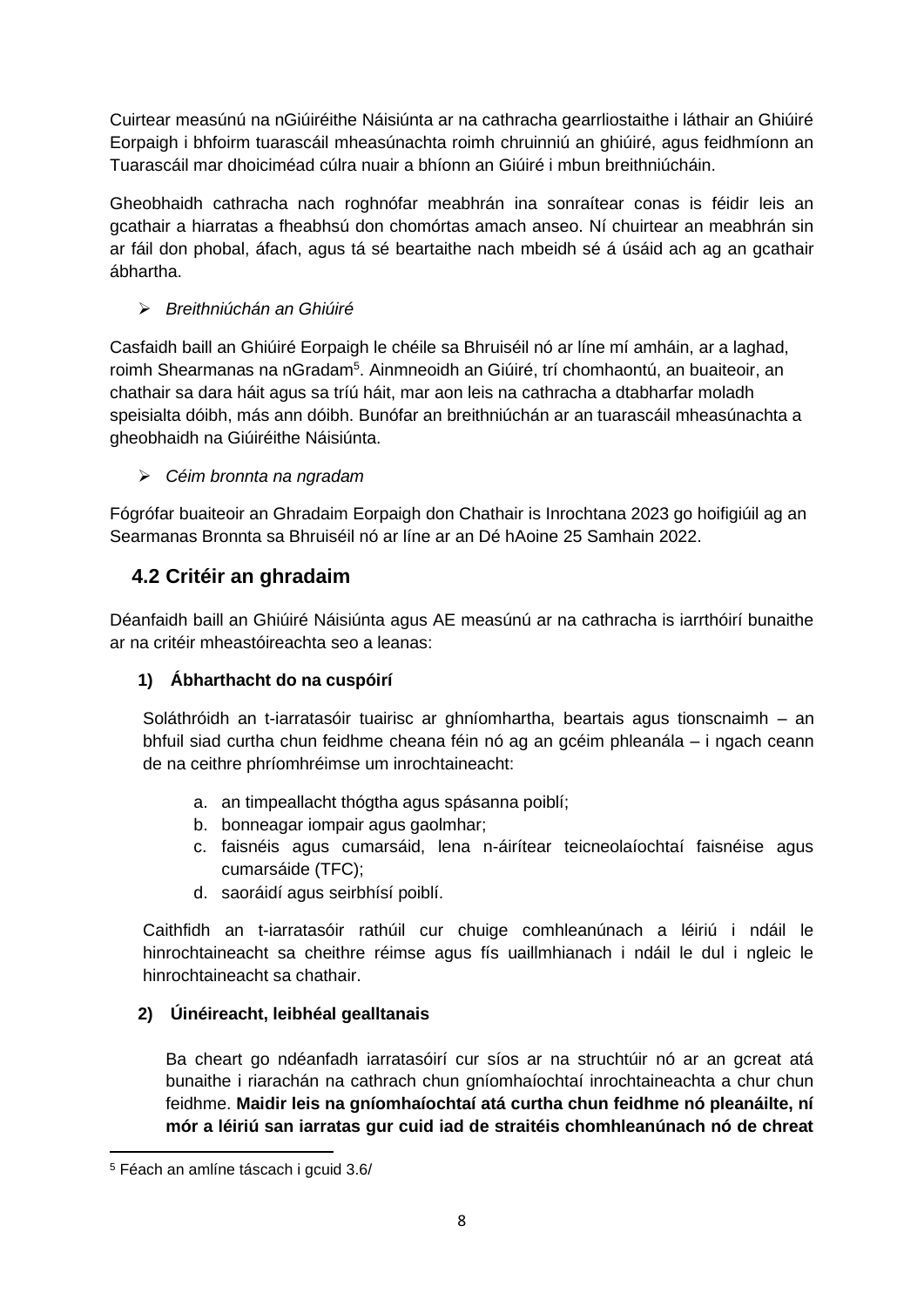**beartais, seachas tionscadail** *ad hoc***.** Ní mór go mbeadh an straitéis inrochtaineachta príomhshruthaithe i mbeartais agus i rialacháin na cathrach. Ní mór go mbeadh ráiteas/gealltanas beartais maidir le hinrochtaineacht ag ardleibhéal freagrachta le feiceáil. Ba cheart faisnéis a chur ar fáil faoi acmhainní oiriúnacha (foireann, buiséad, etc.) leithdháilte chun na beartais sin a chur chun feidhme. Ní mór breithnithe maidir le costas inrochtaineachta a chur leis an measúnacht ar na tairbhí a bhfuil súil leo.

#### **3) Tionchar**

Beidh tionchar dearfach follasach ag beartais/tionscnaimh na cathrach ar shaol laethúil daoine faoi mhíchumas, agus ar cháilíocht saoil na cathrach trí chéile. Cuirfear samplaí de thionscnaimh atá ag díriú ar dhaoine faoi mhíchumas ar fáil, agus míneofar conas a théann siad chun tairbhe an daonra trí chéile, más ábhartha. Cuirfidh na hiarratasóirí sonraí cáilíochtúla agus cainníochtúla ar fáil chun tacú le héilimh maidir le rath agus soláthróidh siad samplaí praiticiúla. Tá sé tábhachtach tionscada(i)l – más ann dá leithéid – a bhfuil daoine faoi mhíchumas intleachta páirteach ann/iontu a lua. Déanfar measúnú ar thionscnaimh agus ar bheartais phleanáilte bunaithe ar a gcomhleanúnachas agus ar an tionchar a d'fhéadfadh a bheith acu.

#### **4) Caighdeán agus inbhuanaitheacht torthaí**

Míneoidh iarratasóirí na struchtúir, meicníochtaí agus próisis atá bunaithe chun caighdeán agus inbhuanaitheacht na dtorthaí a baineadh amach a chinntiú. **Sainmhínítear caighdeán na dtorthaí i dtéarmaí na bhfeabhsúchán a rinneadh ar an leibhéal inrochtaineachta agus a chomhlíonadh le caighdeáin agus reachtaíocht a chur chun cinn.** Le torthaí inbhuanaithe a chur ar fáil, is gá iarrachtaí leanúnacha, acmhainní slána agus bunú struchtúr fónta; tá meicníochtaí meastóireachta agus monatóireachta (do sheiceáil rialta, fadhbanna a thuairisciú agus a réiteach, déileáil le gearáin etc.) riachtanach chun rath a mheas.

#### **5) Rannpháirtíocht daoine faoi mhíchumas agus comhpháirtithe ábhartha**

Ní mór rannpháirtíocht ghníomhach agus shoiléir daoine faoi mhíchumas, a neagraíochtaí ionadaíocha, agus saineolaithe inrochtaineachta a léiriú i bpleanáil, cur chun feidhme agus cothabháil beartas agus tionscnamh cathrach atá dírithe ar inrochtaineacht a mhéadú. Chomh maith leis sin, déanfaidh na hiarratasóirí cur síos ar conas a mhúsclaíonn siad feasacht faoi inrochtaineacht; cibé agus conas a scaipeann, a mhalartaíonn agus a gcomhroinneann siad taithí agus dea-chleachtais le cathracha eile ar leibhéal áitiúil, réigiúnach, náisiúnta agus/nó Eorpach.

| Critéar                                    | <b>Uaslíon pointí</b> |
|--------------------------------------------|-----------------------|
| 1. Abharthacht do na cuspóirí              | 20                    |
| 2. Úinéireacht, leibhéal gealltanais       | 20                    |
| 3. Tionchar                                | 20                    |
| 4. Caighdeán agus inbhuanaitheacht torthaí | 20                    |
| 5. Rannpháirtíocht daoine faoi mhíchumas   | -20                   |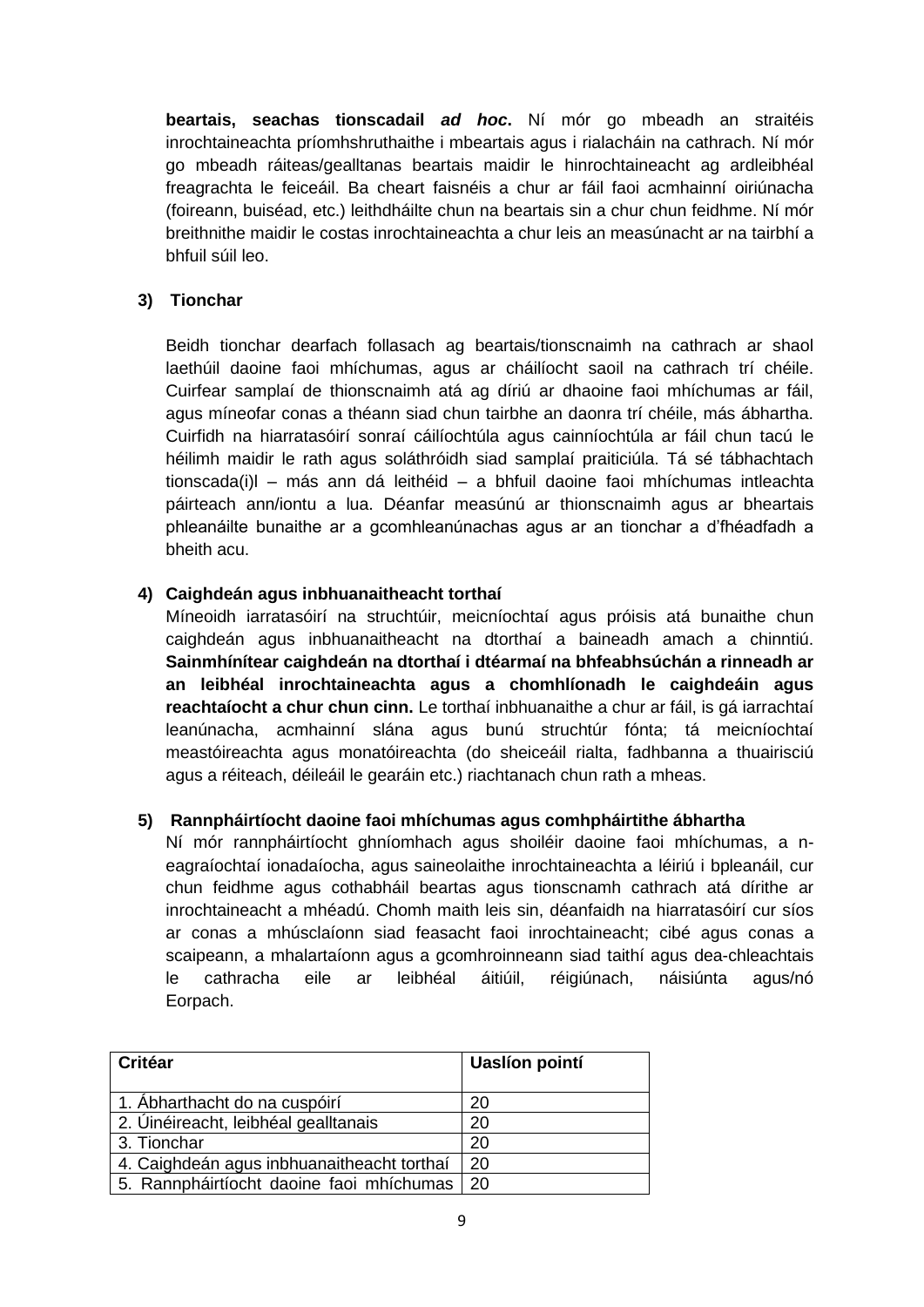# <span id="page-9-0"></span>**5. SOCRUITHE AGUS SPRIOCDHÁTAÍ CHUN IARRATAIS A CHUR ISTEACH**

Beidh an comórtas ar siúl ón 9 Meitheamh 2022 go dtí an 8 Meán Fómhair 2022. Chun iarratas comhlánaithe ar líne a chur isteach, ba cheart an méid seo a leanas a chur ar fáil:

- Foirm iarratais ar líne chomhlánaithe (Iarscríbhinn I);
- Dearbhú ábhartha an Mhéara (ba cheart go mbeadh Iarscríbhinn III sínithe ag an Méara nó ag an Ionadaí Cathrach is airde céime, údaraithe de réir an dlí náisiúnta chun ionadaíocht dhlíthiúil a dhéanamh ar an gcathair/ceantar uirbeach) mar aon le doiciméid riachtanacha eile atá leagtha amach i rannóg 3.1

Caithfear an fhoirm iarratais a chur isteach tríd an **uirlis ar líne [atá inrochtana trí Shuíomh](http://www.ec.europa.eu/social/accesscityaward)  [Gréasáin an Ghradaim don Chathair is Inrochtana.](http://www.ec.europa.eu/social/accesscityaward)**. Caithfear iarratais a chomhlánú go hiomlán agus a chur isteach. Le cois na faisnéise atá curtha ar fáil san fhoirm iarratais, tá cead ag iarrthóirí suas le cúig dhoiciméad tacaíochta a uaslódáil – nó naisc a sheoladh chucu – a léiríonn pointí láidre an iarratais.

Ba cheart ceisteanna a chur faoi bhráid na Rúnaíochta: [secretariat@accesscityaward.eu](mailto:secretariat@accesscityaward.eu)

Is é an spriocdháta chun iarratais a sheoladh isteach Déardaoin 8 Meán Fómhair 2022 ag 23.59 ASLE (GMT +2). Nuair a bheidh an t-iarratas curtha isteach, beidh leathanach deimhnithe le feiceáil. Déanfar na hiarratais a bhailíochtú ina dhiaidh sin agus cuirfear in iúl d'iarratasóirí tráth nach déanaí ná dhá mhí i ndiaidh an spriocdháta d'iarratais atá sonraithe thuas cibé ar glacadh nó nár glacadh lena n-iarratas sa chomórtas.

Le haghaidh na gceanglas foirmiúil, tagair do na critéir atá leagtha amach i rannóg 3 thuas.

# <span id="page-9-1"></span>**6. AN DREASACHT AIRGEADAIS**

Is fiú €350.000 é an dreasacht airgeadais (trí chéad caoga míle euro). Bronnfar í ar an gcathair a bhuafaidh an Ghradam don Chathair is Inrochtana agus ar na cathracha sa dara háit agus sa tríú háit.

Leithdháilfear na cistí mar seo a leanas:

- 1. €150 000 ar bhuaiteoir an Ghradaim don Chathair is Inrochtana 2023 (an chéad áit)
- 2. €120,000 ar bhuaiteoir an dara háite
- 3. €80,000 ar bhuaiteoir an tríú háite

### <span id="page-9-2"></span>**6.1 Socruithe íocaíochta**

Fógrófar buaiteoirí an Ghradaim don Chathair in Inrochtana ag Searmanas an Ghradaim (féach ar rannóg 4.1). Bronnfar an dreasacht airgeadais trí aistriú bainc i ndiaidh na gcathracha buaiteacha a fhógairt agus a ainmniú ag Searmanas oifigiúil an Ghradaim. Déanfar an íocaíocht i dtráthchuid amháin laistigh de 60 lá ón uair a bhfógraítear na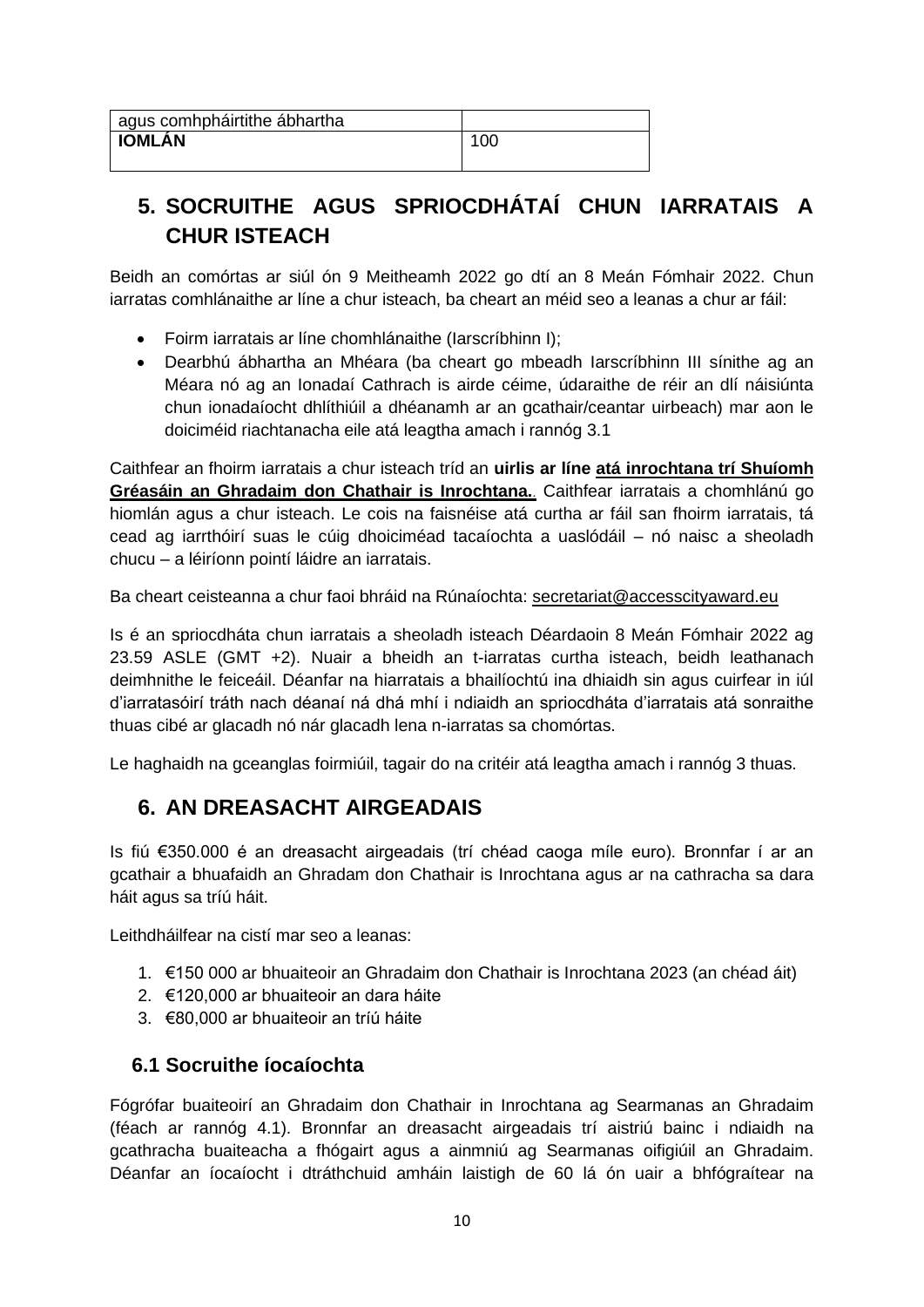buaiteoirí go hoifigiúil. Cuirfear an fhaisnéis riachtanach airgeadais (féach **Iarscríbhinní IV, V agus VI**) ar fáil leis an iarratas.

## <span id="page-10-0"></span>**6.2 Dliteanas aonair iomaitheoirí**

Ní bheidh an Coimisiún Eorpach agus Rúnaíocht GCI freagrach as aon éileamh a bhaineann leis na gníomhaíochtaí atá curtha i gcrích ag an iomaitheoir i gcreat an Ghradaim Eorpaigh don Chathair is Inrochtana. Ní bheidh an Coimisiún faoi dhliteanas maidir le haon damáiste a tharlódh d'aon cheann de na hiomaitheoirí nó a dhéanfadh aon cheann de na hiomaitheoirí, lena n-áirítear aon damáiste a dhéanfaí do thríú páirtithe mar thoradh ar chur chun feidhme na ngníomhaíochtaí a bhaineann leis an gcomórtas nó lena linn sin.

## <span id="page-10-1"></span>**6.3 Seiceálacha agus iniúchtaí**

Nuair a bheidh an cinneadh maidir le bronnadh na dreasachta airgeadais bunaithe ag oifigeach údarúcháin an Choimisiúin Eorpaigh, glacann na hiomaitheoirí leis go bhféadfadh an Coimisiún, OLAF agus an Chúirt Iniúchóirí seiceálacha agus iniúchtaí a dhéanamh i ndáil leis an gcomórtas agus leis an dreasacht airgeadais atá faighte.

## <span id="page-10-2"></span>**6.4 Próiseáil sonraí pearsanta**

Tá an Coimisiún faoi réir Rialachán 2018/1725 maidir le cosaint daoine aonair chomh fada is a bhaineann le sonraí pearsanta a bheith á bpróiseáil ag institiúidí agus ag comhlachtaí an Aontais. Áirítear san fhaisnéis airgeadais a theastaíonn Foirm Eintitis Dhlítheanaigh na Cathrach agus an Fhoirm Aitheantais Airgeadais sínithe go cuí. Próiseálfar sonraí pearsanta a chuirtear ar fáil mar chuid den fhoirm iarratais i gcomhréir leis na rialacháin atá i bhfeidhm. Féadfaidh iomaitheoirí, trí iarratas i scríbhinn a dhéanamh, rochtain a fháil ar a gcuid sonraí pearsanta agus aon fhaisnéis atá míchruinn nó neamhiomlán a cheartú (féach rannóg 8 le haghaidh sonraí teagmhála). Beidh an Coimisiún Eorpach údaraithe chun an fhaisnéis seo a leanas a fhoilsiú nó tagairt di, i gcibé foirm nó i gcibé meán:

- Ainm na cathrach buaití
- Méid na dreasachta airgeadais bronnta
- Ábhar an ghradaim

## <span id="page-10-3"></span>**6.5 Dlí agus dlínse inniúil is infheidhme**

Maidir leis an ngradam agus íocaíocht na dreasachta airgeadais, tá feidhm le Dlí an Aontais. An chúirt nó bord eadrána inniúil chun díospóidí a éisteacht i gCúirt Ghinearálta Chúirt Bhreithiúnais an Aontais Eorpaigh: An Chúirt Ghinearálta, Rue du Fort Niedergrünewald L-2925 Lucsamburg. Teil: (352) 4303-1, Facs: (352) 4303 2100, Ríomhphost: GeneralCourt.Registry@curia.europa.eu

# <span id="page-10-4"></span>**7. COINNÍOLLACHA A BHAINEANN LE CEALÚ AN CHOMÓRTAIS**

Tá an ceart ag an gCoimisiún chun deireadh a chur leis an gcomórtas roimh an spriocdháta gan aon oibleagáid gradam a bhronnadh ná iarratasóirí a chúiteamh. Tá an ceart ag an gCoimisiún cinneadh a dhéanamh gan aon dreasacht airgeadais a bhronnadh mura